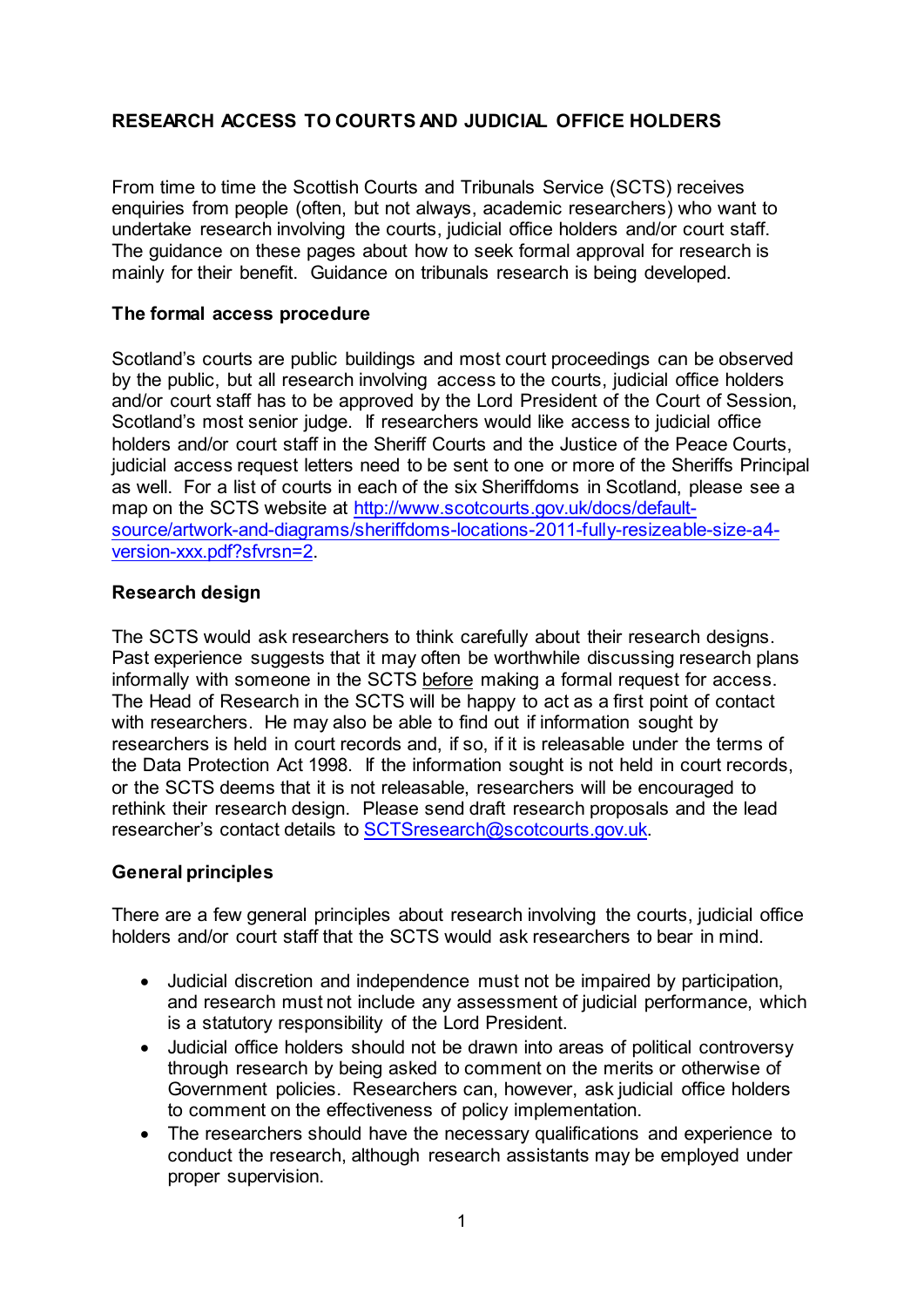- Participation in research should not impose an undue burden on judicial office holders or court staff such as clerks of court (in the Supreme Courts and Sheriff Courts), legal advisors (in the Justice of the Peace Courts) and fines enforcement officers (in the Sheriff Courts).
- Judicial office holders and court staff who take part in research should not be identified in any reports arising from research.
- Unless the research involves the evaluation of pilots in one or more courts, individual courts should not be identified in reports arising from the research.
- Judicial office holders and court staff who take part in research should be sent draft research reports (or relevant parts thereof) before publication so that any errors or misunderstandings on the part of research teams can be identified and raised with the researchers.
- Any prior personal involvement in court proceedings by any member of the research team should be disclosed in the research access request letter.

#### **Some preliminary questions**

Academic research often requires external funding to be put in place and research plans are often developed before funding is in place. It is for researchers to consider when would be the best time to involve the SCTS in their thinking. Although formal judicial access request letters do not need to be submitted and approved before research funding is approved, researchers are encouraged to think about the detail of their access requirements at an early stage, for example:

• Is the subject matter of the research specific to only a few courts, judicial office holders and/or court staff (for example, an evaluation of one or more pilots) or does it have a wider application?

If it applies to all courts, the SCTS will need to consider the location of other research in progress in courts so that the burden of research participation in some courts does not become unmanageable.

• If the research involves interviews and/or focus groups, where and when could these take place?

Court premises may not always have suitable accommodation, and judicial office holders and court staff may be occupied with their duties during the normal hours the court sits (10.00 am to 4.30 pm, or later for those involved with busy custody courts in some areas). At other times, judicial office holders may be dealing with urgent out of hours work or involved in preparation for the next day's cases, and it is important that researchers when planning research in courts recognise the need to be flexible to accommodate demands on the courts, judicial office holders and court staff.

• What kinds of participation in research will judicial office holders and court staff be likely to agree to?

Participation may take the form of face to face or telephone interviews, questionnaires, and focus groups. For smaller projects or for those where the involvement of judicial office holders and/or court staff is limited, it may be acceptable to take the views of participants by an exchange of correspondence.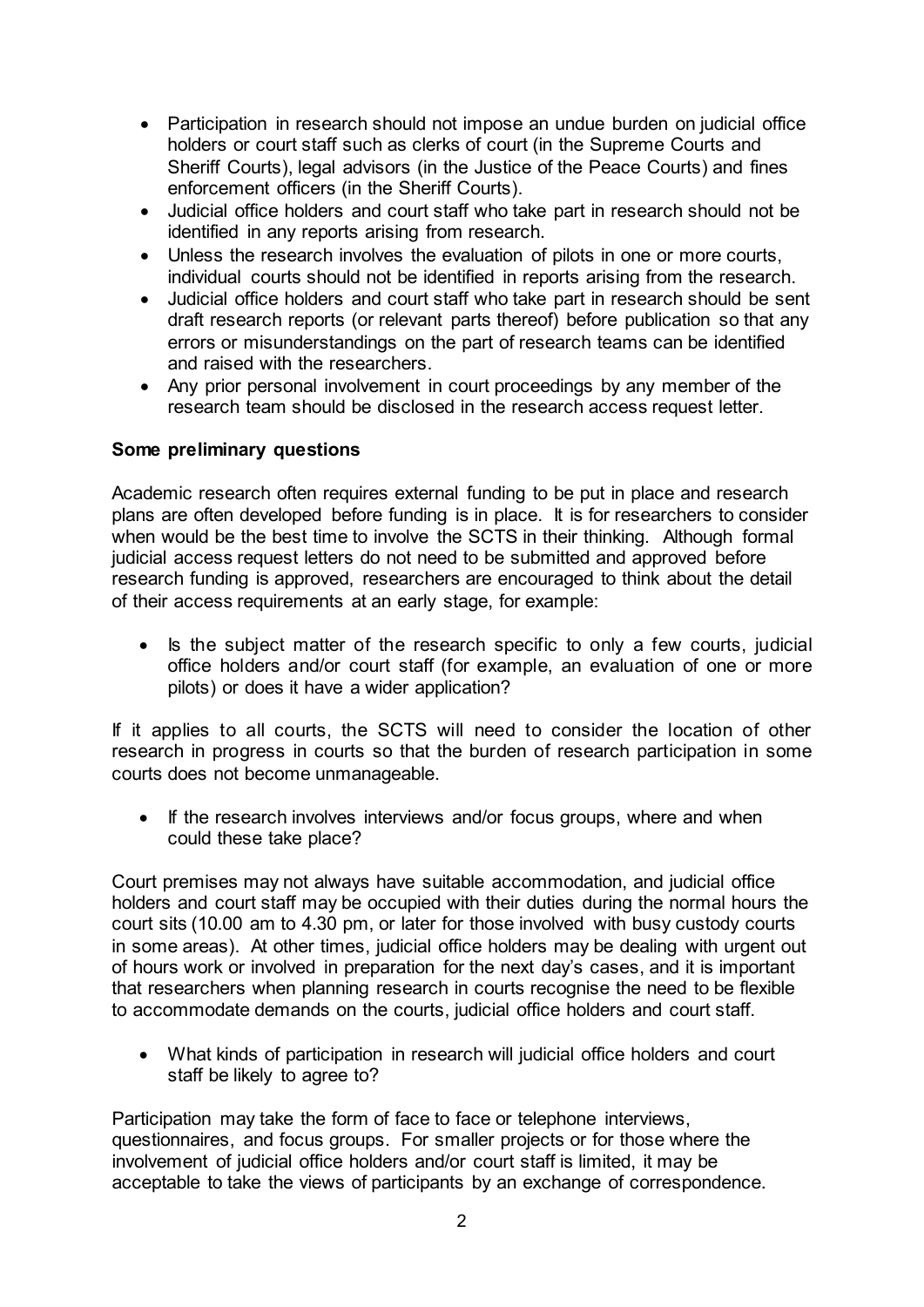Please remember that there is no obligation upon judicial office holders and court staff to discuss their personal backgrounds.

• Are there any restrictions on researchers' activities when observing court proceedings?

Observation of proceedings in open court (at which the public is entitled to be present) is allowed and does not need formal prior approval but it is polite, and good practice, for researchers to notify the Sheriff Clerk(s), in advance, of their intention to attend proceedings in Sheriff Courts or Justice of the Peace Courts. The Sheriff Clerk(s) will, in turn, inform the presiding Sheriff Principal, Sheriff, Summary Sheriff or Justice(s) of the Peace[1](#page-2-0). For observation of proceedings in the High Court, Court of Session or Court of Appeal, researchers should notify the Principal Clerk of Session and Justiciary, who will inform the presiding Judge(s)<sup>[2](#page-2-1)</sup>. Judicial permission is required under section 9 of the Contempt of Court Act 1981 if researchers wish to use mechanical recording equipment in court, but researchers are otherwise free to take notes during the course of proceedings. If researchers wish to use a laptop to take notes this should be mentioned in the judicial access request letter. Because of the potential for some laptops to be used for visual and audio recording, this may be approved or rejected on a case by case basis, following consultation with parties to court proceedings.

• Can researchers observe proceedings in chambers or in a closed court?

Approval for observation of proceedings in chambers will be given by the Judge(s), Sheriff Principal, Sheriff or Justice(s) of the Peace concerned only in exceptional circumstances, and then only with the consent of parties to the proceedings. It is unlikely that approval will be given to observe proceedings in a closed court.

Can researchers obtain access to court records?

Access to court records is carefully regulated because they usually contain sensitive or personal information. Court records are exempt from access to information under section 37 of the Freedom of Information (Scotland) Act 2002. The SCTS has a duty not to disclose sensitive or personal information under the terms of the Data Protection Act 1998. Research ethics are also important. As a consequence of the interaction of these regimes it is unlikely that researchers will be allowed to look at, and copy information from, court records. However it is possible that the SCTS may be able to provide some high-level information that will assist researchers, so long as the efforts to locate, extract and summarise the information are not excessive, and this could usefully be explored in informal discussions with the Head of Research.

Researchers should also consider if they could instead obtain the information they seek from the originators of documents lodged in the courts, such as the Crown Office and Procurator Fiscal Service or the Association of Directors of Social Work.

<span id="page-2-1"></span><span id="page-2-0"></span> $\mathbf{1}$  $\frac{1}{2}$  In some Justice of the Peace Courts, Justices sit as a bench of three. In others they sit alone. <sup>2</sup> Judges generally sit alone when hearing criminal trials, civil proofs and bail appeals but in benches of two when hearing appeals against sentence and at least three when hearing other criminal and all civil appeals.